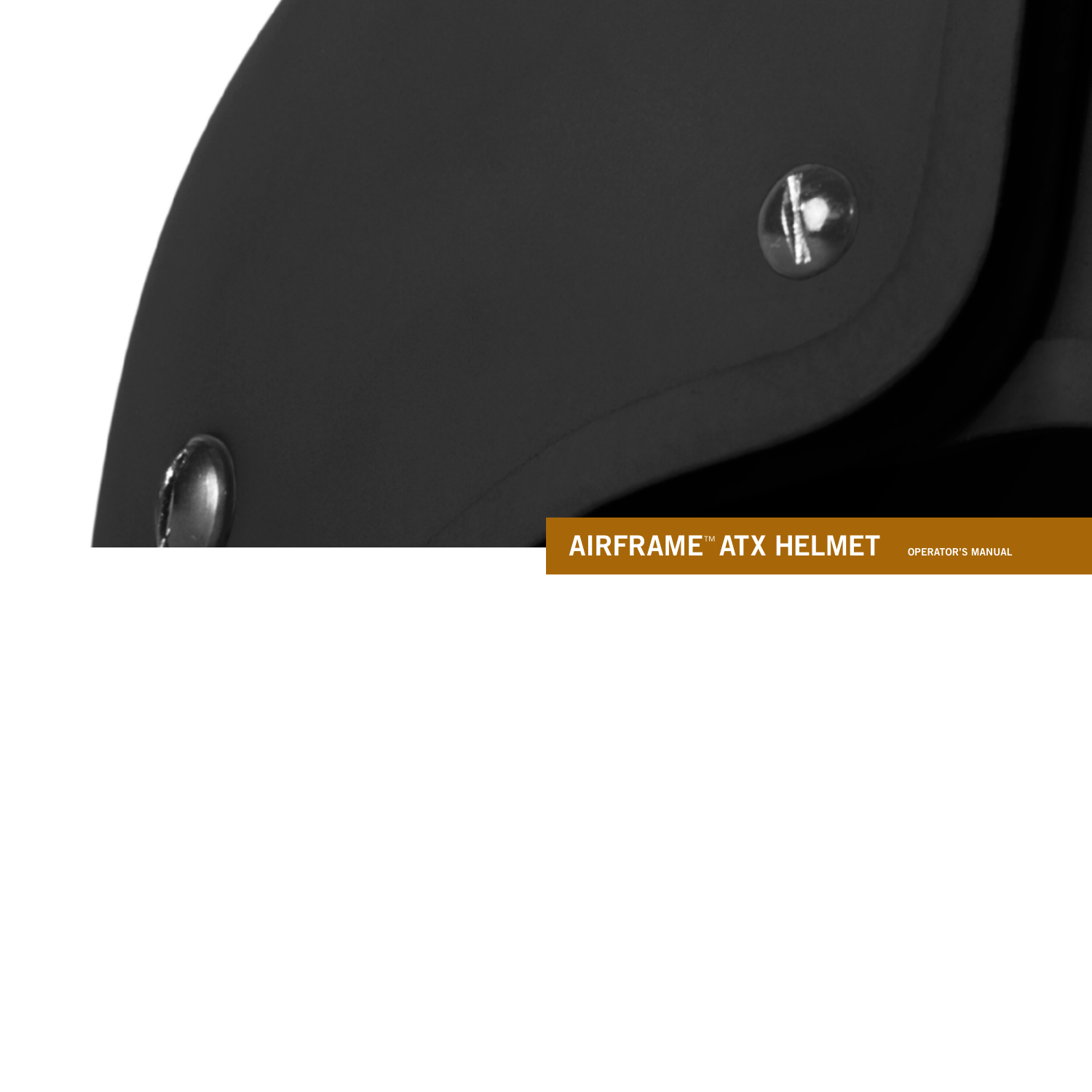THIS MANUAL MUST BE CAREFULLY READ BY ALL PERSONS WHO HAVE OR WILL HAVE THE RESPONSIBILITY FOR USING OR MAINTAINING THIS PRODUCT. FAILURE TO USE AND MAINTAIN THE PRODUCT ACCORDING TO ITS INSTRUCTIONS MAY RESULT IN THE PRODUCT FAILING TO PERFORM AS DESIGNED, AND/OR THE PERSONS RELYING ON THIS HELMET SUSTAINING SERIOUS PERSONAL INJURY AND/OR DEATH.

Any warranties made by Crye Precision LLC with respect to this product are voided if the product is not used and maintained in accordance with the instructions in this manual. For any questions relative to the use or repair of this product, please write Crye Precision LLC or call 1-718-246-3838 during regular business hours.

### WARNINGS

The following are general safety warnings intended to call attention to fundamental performance limitations and areas of the helmet where proper usage must be followed. Failure to adhere to the below instructions and warnings could result in serious personal injury or death to the wearer.

- This helmet is designed to protect the wearer against a specific range of projectile threats while benefitting from a minimal overall weight. This protection does have its limits and will not protect the wearer against all threats. Certain threats may exceed the helmets capabilities and cause serious injury including severe brain damage and death. Refer to helmet specifications for performance related data.
- It is important to note that certain regions of the helmet provide less protection than others. Specifically, this helmet shell is not intended to protect against impacts that occur within 1 inch of any peripheral edges.
- Inspect the helmet before and after EACH use. Do not alter the helmet in any way.
- This helmet is not to be relied upon to protect the wearer from falls from motor vehicles or bicycles, or for similar activities.
- Fit problems, such as excessive tightness, should be corrected by adjusting helmet pad locations as instructed in this manual and by ensuring that the appropriate helmet shell size is being used.
- All replacement parts should be acquired from Crye Precision or a licensed distributor.
- The most current version of this manual may be found at www.cryeprecision.com.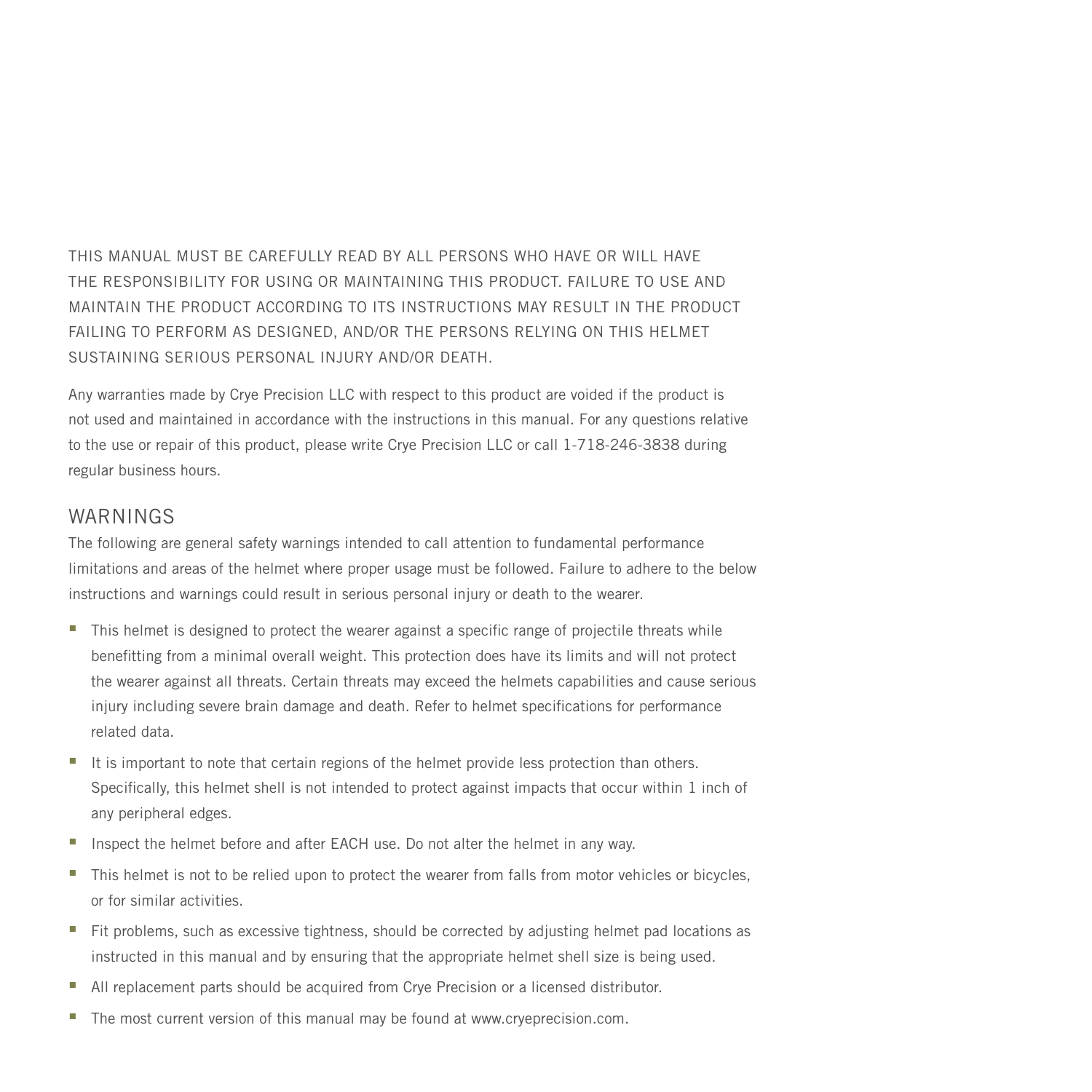# **CONTENTS**

EQUIPMENT INFORMATION

- 01 INTRODUCTION
- **02 COMPONENT DESCRIPTIONS**

OPERATOR INSTRUCTIONS

- **05 NVG MOUNTING OPTIONS**
- 06 SHELL SIZING
- 07 PAD PLACEMENT
- 08 DONNING
- 09 FIT ADJUSTMENT
- 10 CLEANING INSTRUCTIONS
- 10 PREVENTIVE MAINTENANCE CHECKLIST
- 11 REASSEMBLY
- 13 SERIAL NUMBERS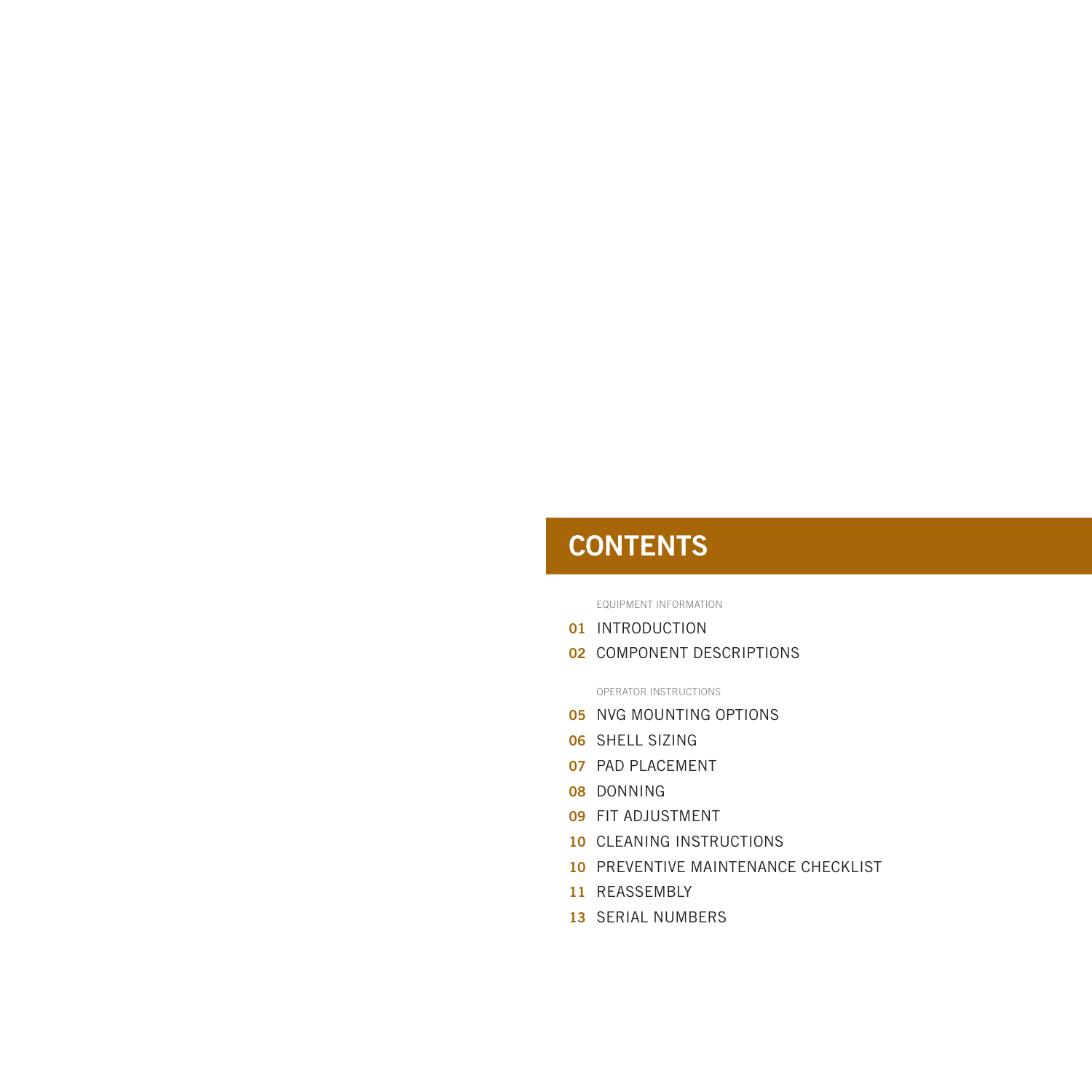# INTRODUCTION

The AirFrame™ ATX is our law enforcement focused ballistic helmet—designed to offer the same advantages of our original AirFrame™ helmet while meeting IIIA ballistic requirements. The unique overlapping shell design of the AirFrame™ creates an integrated vent that provides passive cooling and can reduce the damaging effects of explosive blast waves. Each AirFrame™ helmet features an Ops-Core® H-Nape Head-Loc™ retention system for unmatched stability, comfort, and ease of adjustment. Up armoring the AirFrame™ with ballistic ear or face protection is simple and fast (see our Ears™ and Chops™ for more info). All helmets and components are compatible with common ear-pro systems like Peltors® and Sordins®. Made in the US from US materials.

# FEATURES

- **Meets IIIA ballistic requirements**
- **Revolutionary vented shell design for passive cooling**
- Covers more of wearer's nape than traditional designs
- **Modular ear and face protection available**
- Modular ARC Rail™ system available (O<sub>2</sub> compatible)
- Contain 3/4" pads
- Can be pre-drilled at factory for 3-hole or 4-hole NVG mounts (configuration compatible with Ops-Core® and Wilcox® 3-hole mounts)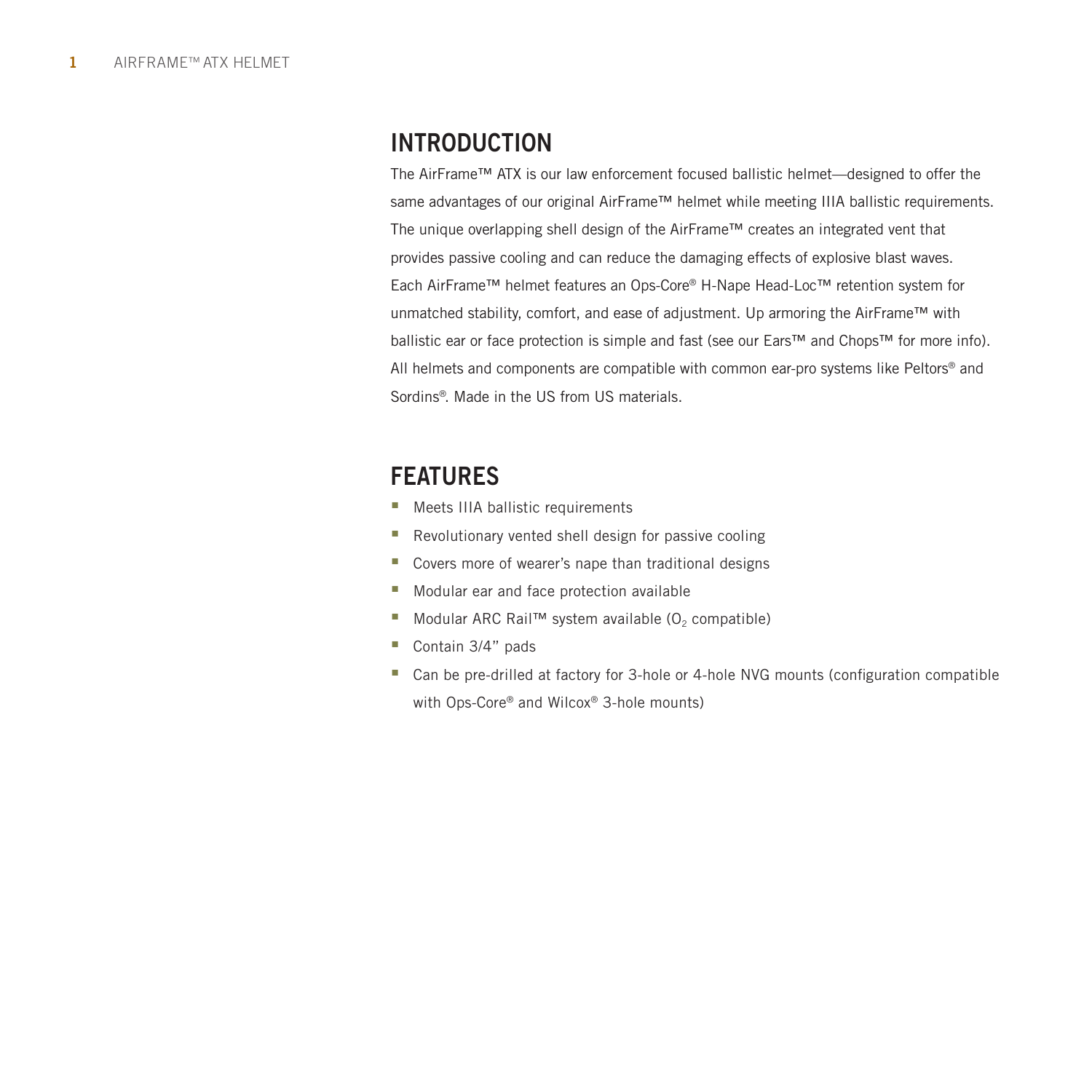# COMPONENT DESCRIPTIONS (IMAGES NOT TO SCALE)

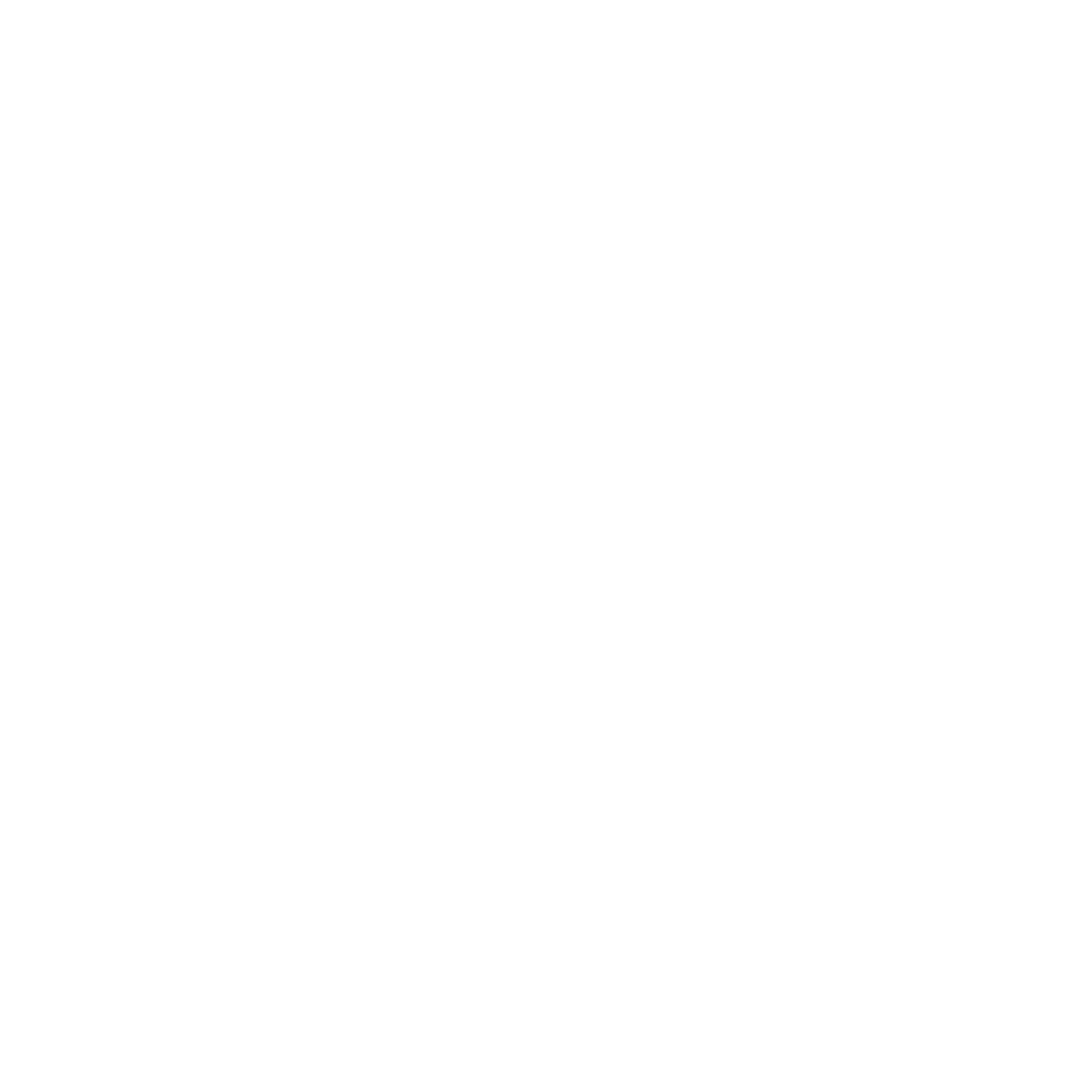# OPERATOR INSTRUCTIONS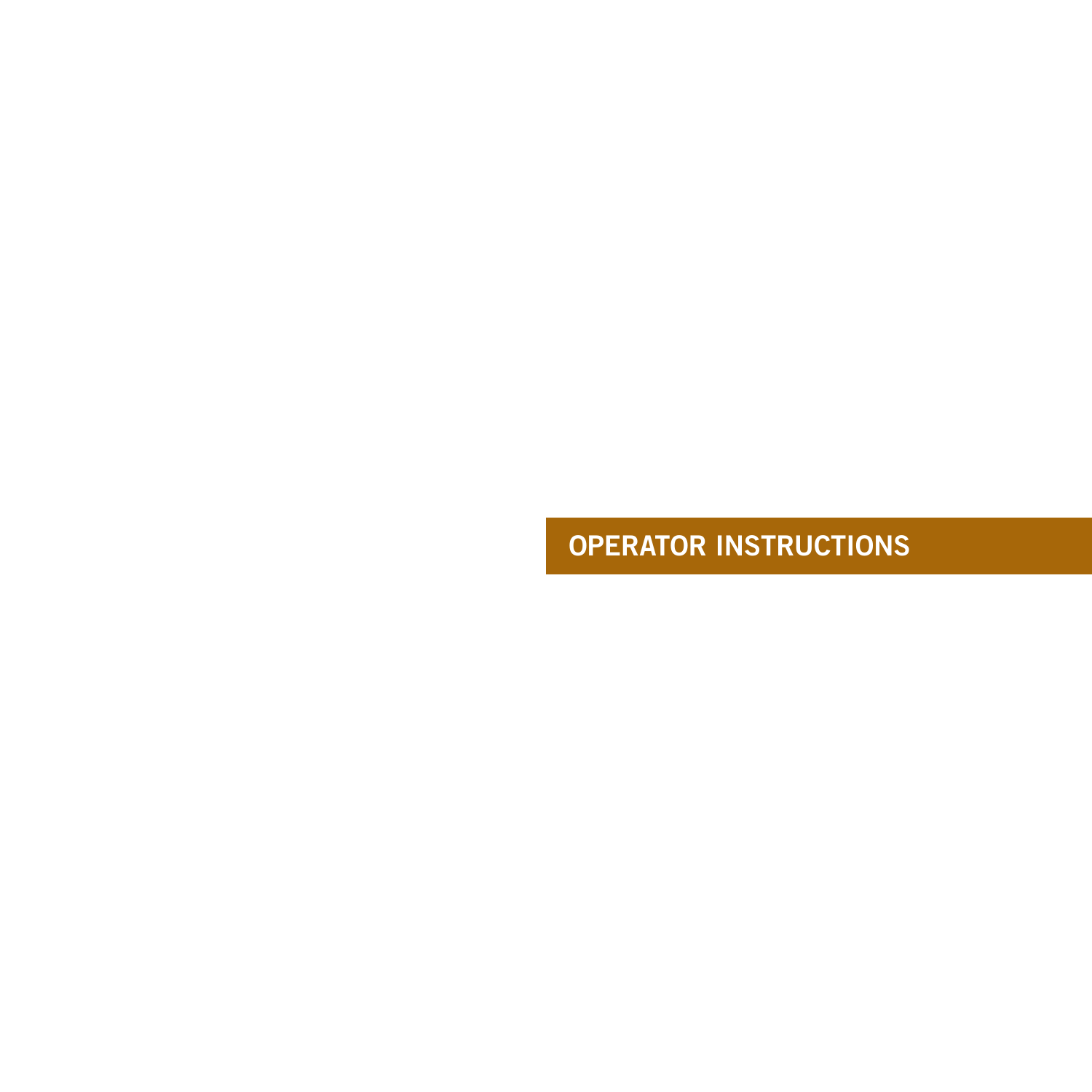# NVG MOUNTING OPTIONS

AirFrame™ ATX helmets can be ordered with pre-drilled mounting holes for standard 3-hole or 4-hole night vision mounts. This must be

specified at the time of order.



Standard 3-hole configuration for night vision mounts



3-hole night vision mount installed



Standard 4-hole configuration for night vision mounts



4-hole night vision mount installed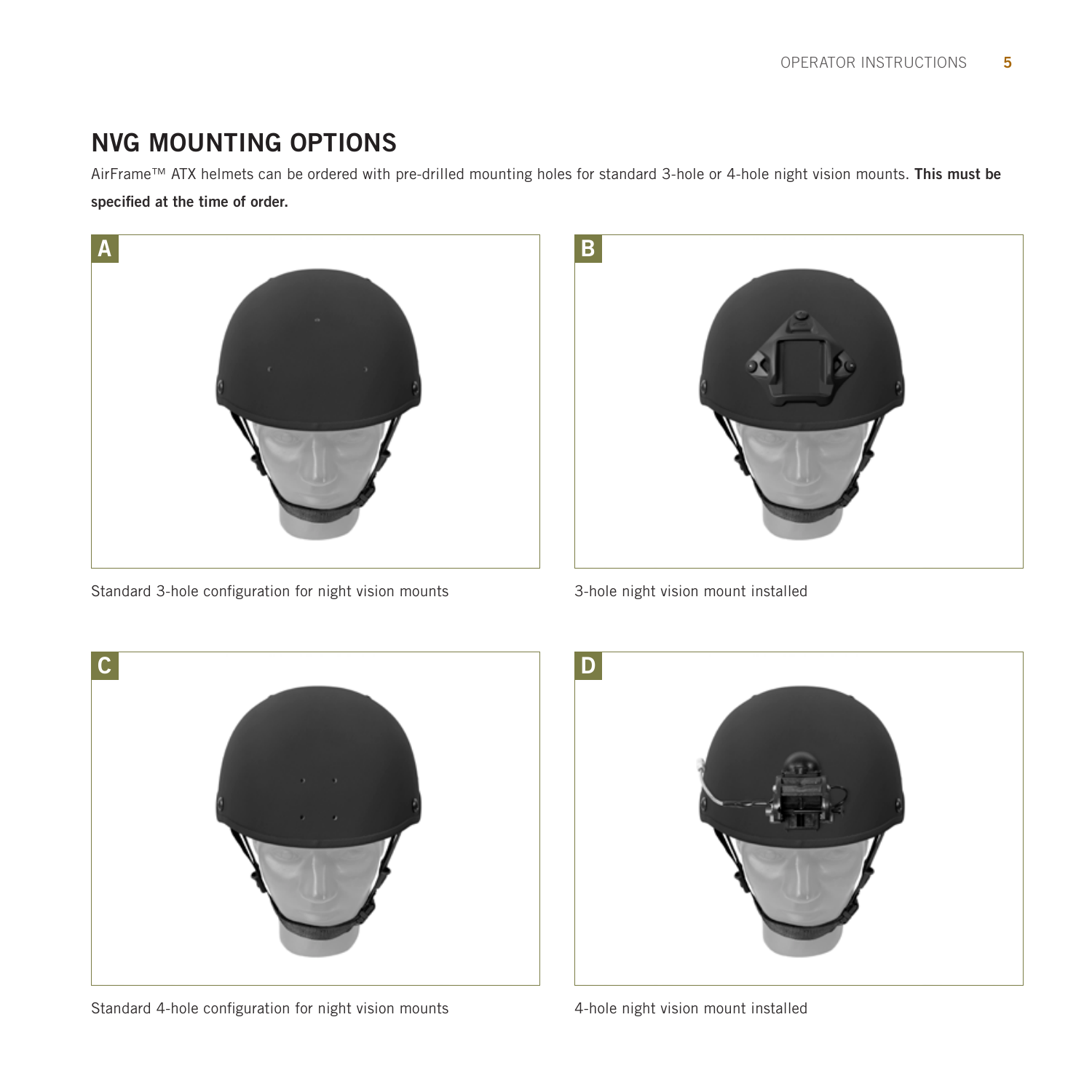# SHELL SIZING

Follow the instructions below in order to ensure a correct shell size selection. Select the proper helmet size based on your head circumference. If a measurement falls directly in between two sizes, select the larger size. See the note at bottom of the page for exceptions. Whenever possible, try on a helmet and allow the pads to adjust for five minutes in order to determine which size has the best fit.

\*Note: Pads affect sizing—if using an alternative pad set, try on the helmet to choose the proper size.

### MEASURING HEAD CIRCUMFERENCE

Sit straight with your head level. Wrap a vinyl tape measure around your head. Start just above eyebrow ridges and wrap around widest part of the head as shown in the diagram. Pull the tape measure tight and record the measurement. Use the table below to determine the correct helmet size.



| - 11<br>91 P.A | 24            | 25                 |
|----------------|---------------|--------------------|
| <b>MEDIUM</b>  | <b>LARGE</b>  | <b>X-LARGE</b>     |
| 201/2"-221/2"  | 221/2"-241/2" | $>24\frac{1}{2}$ " |

# NOTE: HEAD SHAPES DIFFER

Users on the threshold of two sizes, but with a narrower head (6" width and below), may be able to fit into the smaller sized shell, where users with a wider head (over 6" width) should move to the larger size.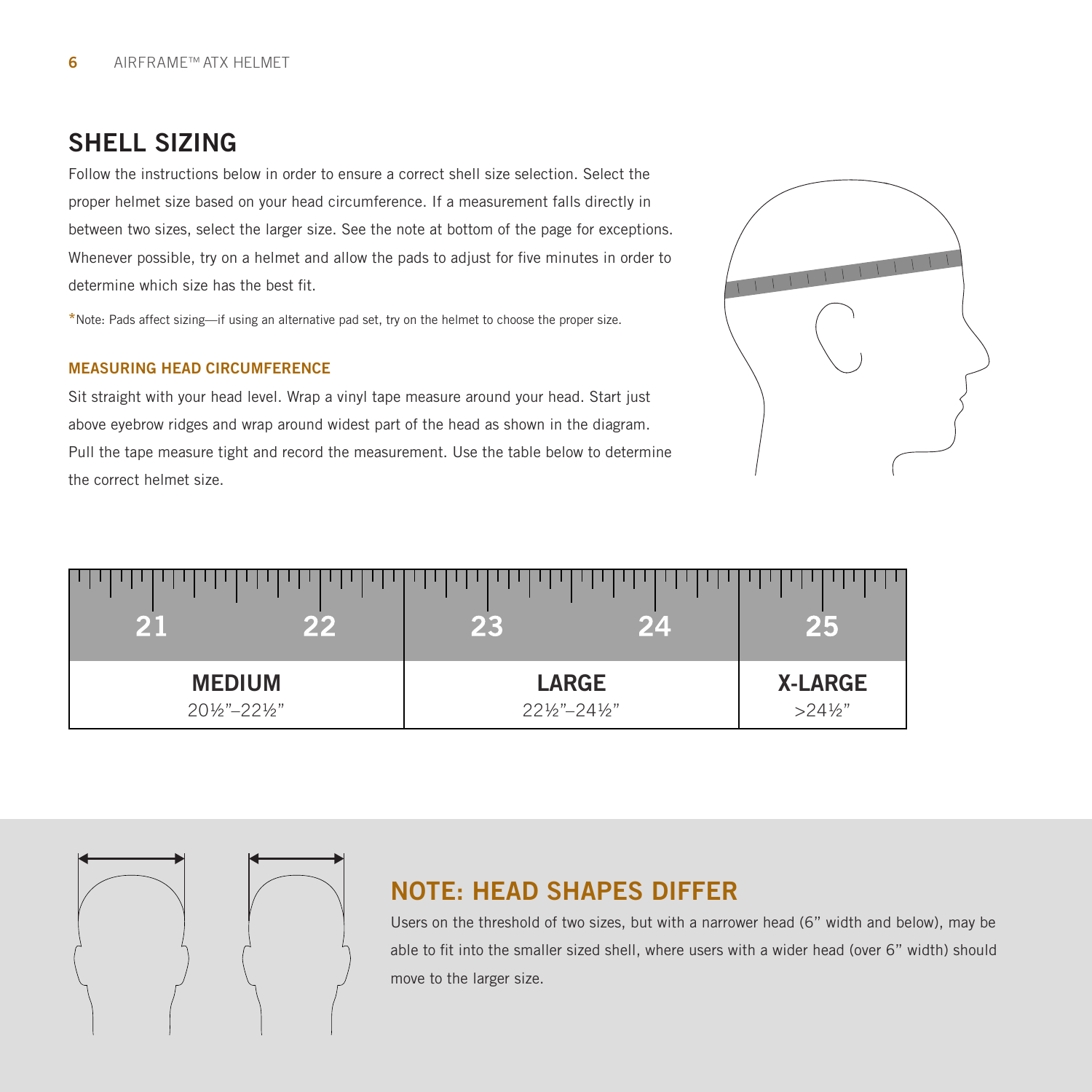# PAD PLACEMENT

Standard AirFrame™ pad placement is shown below. The number of oblong pads varies with helmet size. MEDIUM helmets require 6 oblong pads, LARGE helmets require 7 oblong pads, and EXTRA LARGE helmets require 8 oblong pads. All helmets require two trapezoidal pads.



Pad placement is designed to offer optimal protection and comfort. It is critical that pads are placed as shown in the below diagrams and that the pads nearest chinstrap hardware mounting points are situated to overlap said hardware—failure to do so may result in injury or death.



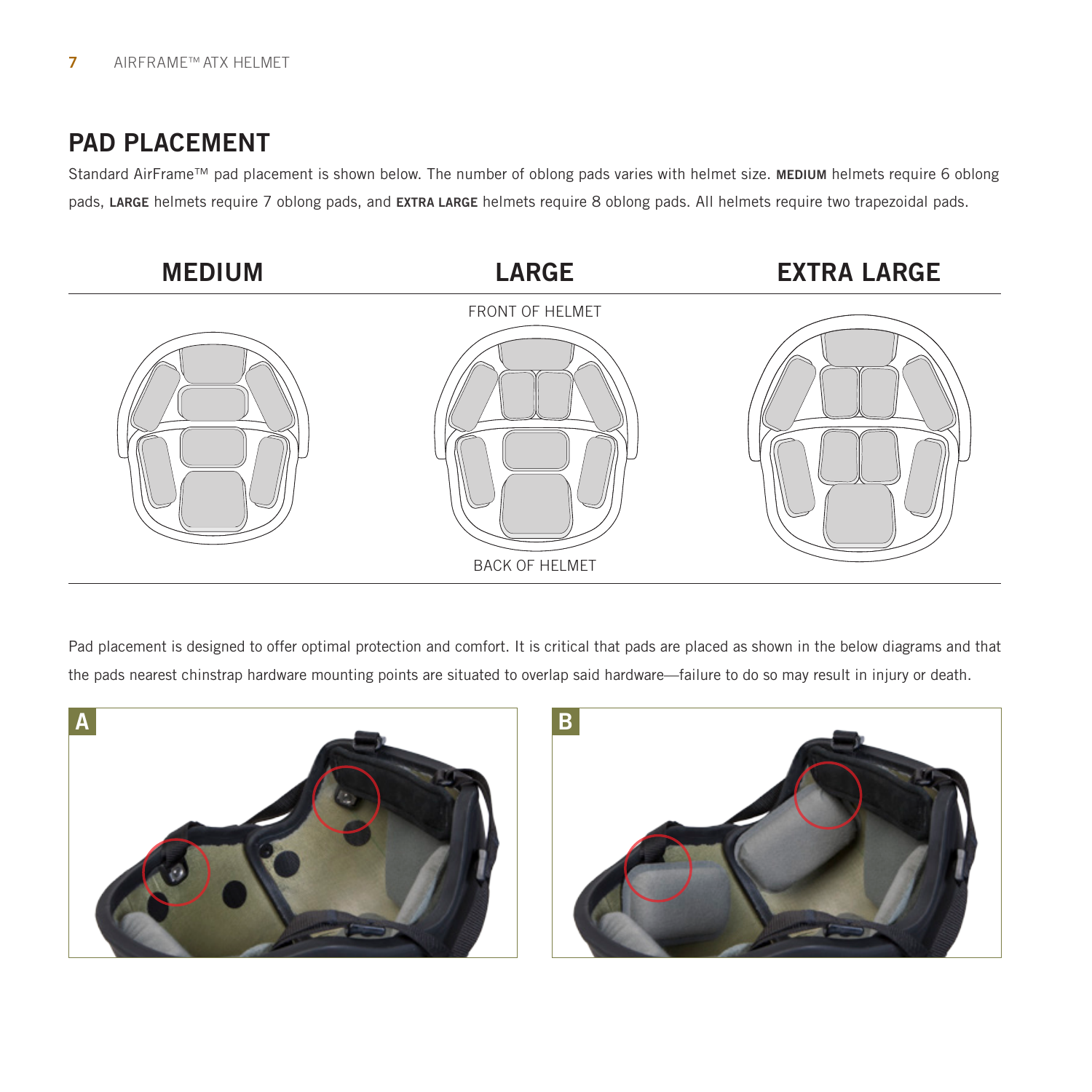# DONNING

\*Straps may need to be retightened after a few minutes of wear as helmet pads can soften.



Ensure the chinstrap is unbuckled and all straps are loosened.



Don the helmet and ensure that the nape pad is positioned correctly.



Buckle the chin strap.



Pull the front and rear strap adjusters until snug.



The nape pad can be tightened by pulling on the nape adjuster. The nape pad adds additional stability to the helmet, which can be useful when wearing NVGs.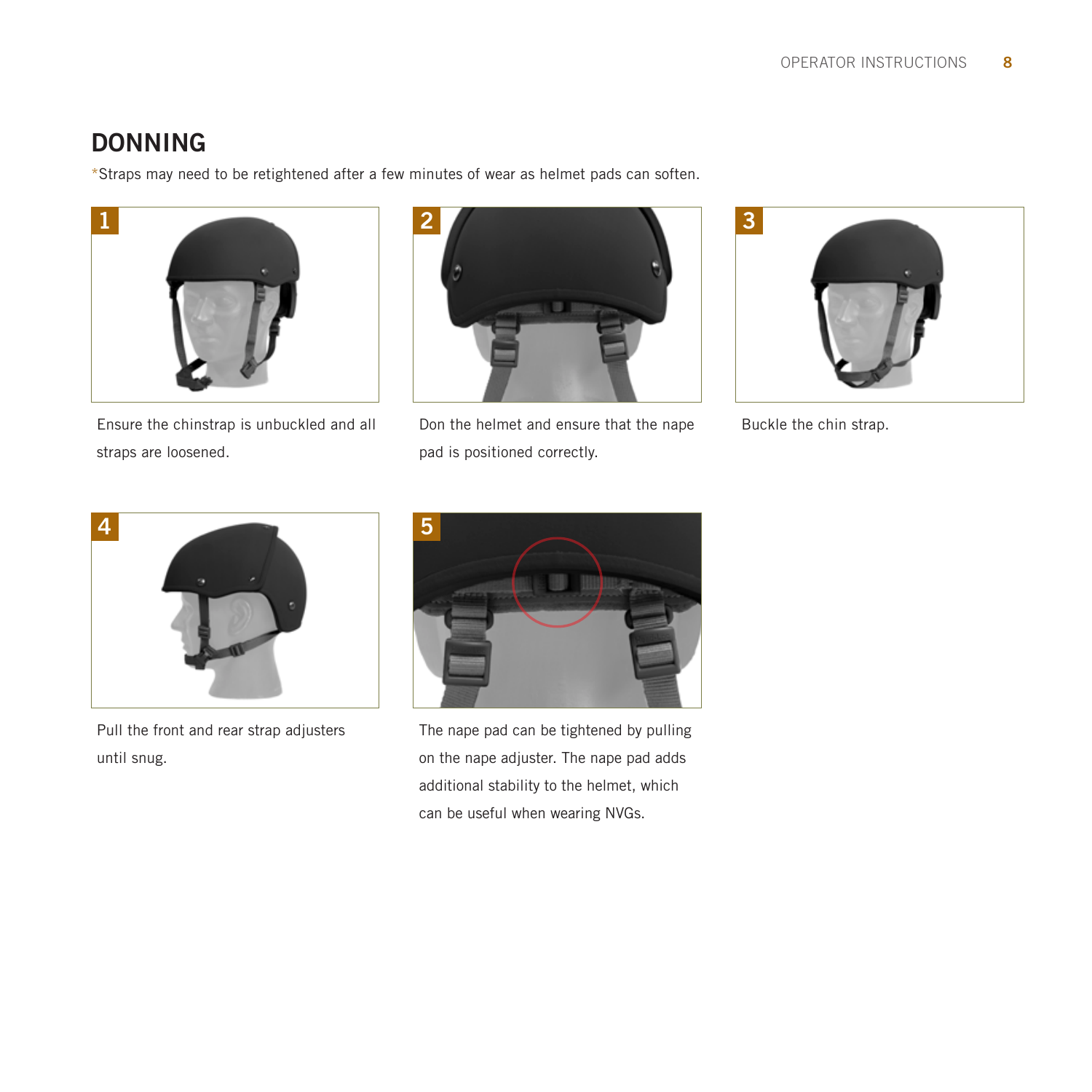# FIT ADJUSTMENT



### HELMET IS TOO TIGHT OR TOO HIGH

It is extremely important that the helmet not be sized and fitted to sit too high on the head. If the crown pads do not hit the head (wearer cannot feel pads), then the helmet may be too high. When fitting, look upward by moving your eyes, but without moving your head. If the rim of the helmet cannot be seen, the helmet may be too tight.

- Try rearranging the pads
- If rearranging the pads does not alleviate the tightness, a larger helmet shell size may be required



### HELMET IS TOO LOOSE OR TOO LOW

If the helmet is too low on the brow, not compatible with eyewear, or has other similar compatibility issues, it may be too loose.

- Increase the number of pads in shell (additional pads can be purchased separately)
- If additional pads do not correct the fit, a smaller helmet shell size may be required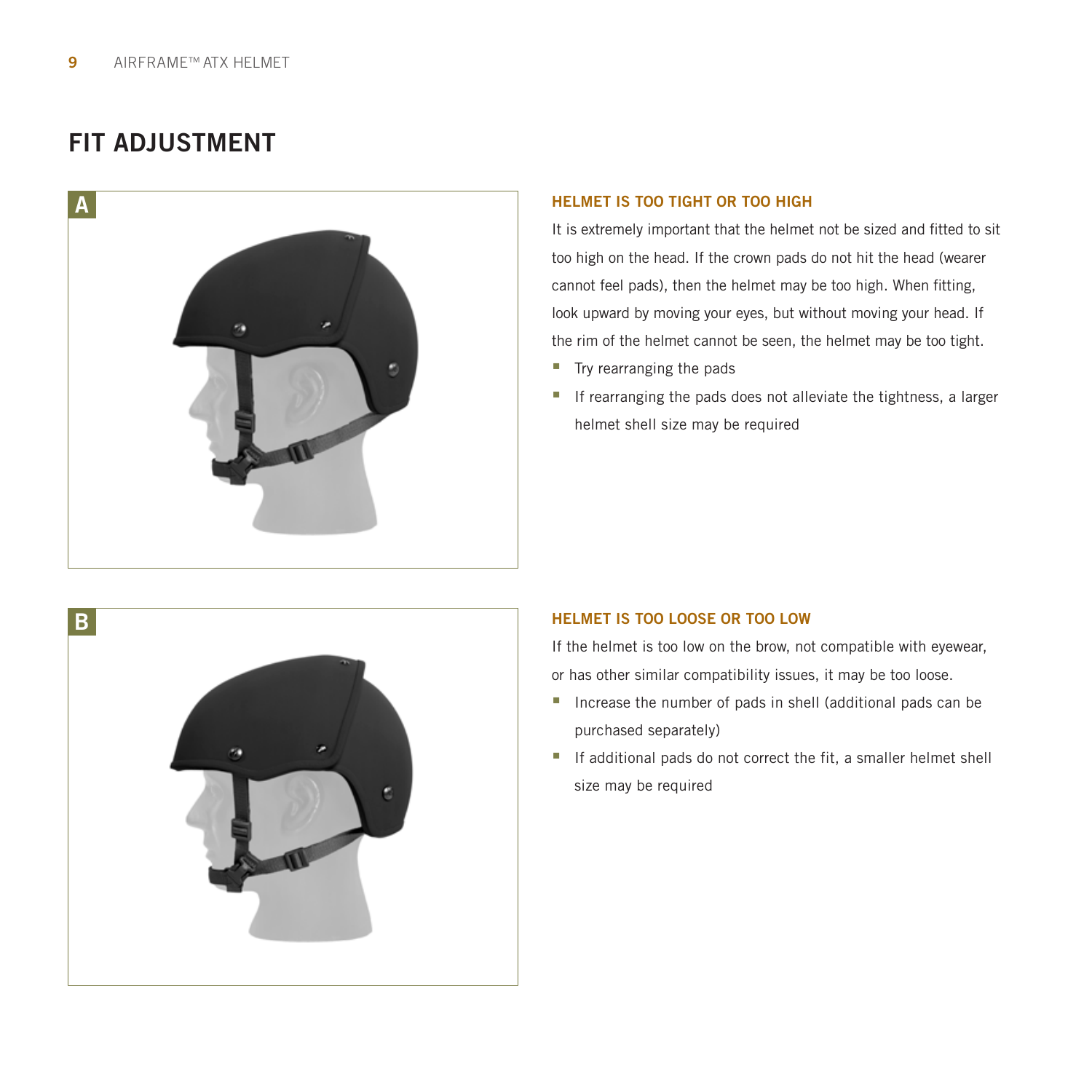# CLEANING INSTRUCTIONS

### HELMET SHELL

Remove helmet pads from helmet shell and clean separately. Helmet shell can be washed with a mild soap and water using a soft brush or cloth. Towel dry the helmet shell and allow to air dry completely indoors or in a shaded area.

### HELMET PADS

Helmet pads should be washed by hand using a mild soap and cold water. A soft bristled brush or wash cloth can be used to remove dirt. Allow pads to air dry indoors or in a shaded area. DO NOT WRING.

# PREVENTIVE MAINTENANCE CHECKLIST

In order to ensure optimal performance, the user should routinely inspect the helmet for damage, wear marks, or missing components. Any damaged components should be replaced immediately. Any of the following issues should be immediately reported and remedied:

- Shell cracks
- **Bubbles**
- Signs of ply separation
- **Fraying webbing**
- Damaged plastic hardware
- Peeling helmet edging
- **Loose fasteners**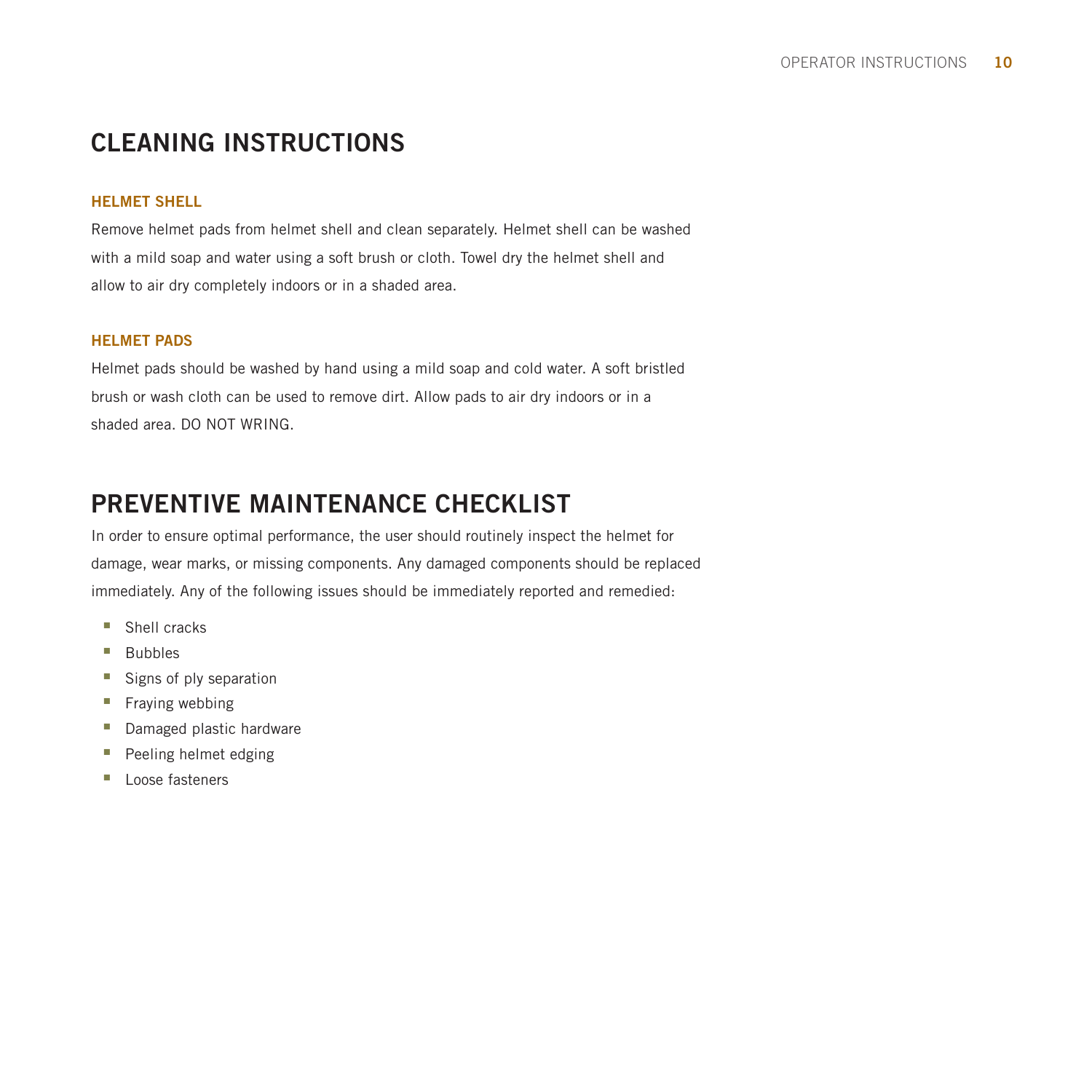# **REASSEMBLY**

Instructions for reassembly of helmet shell halves.

\*If assembling AirFrame™ accessories such as Chops, Ears, or Rails, refer to their instructions for greater detail.



With the FRONT SHELL held upside down, install the two LONG SHELL SCREWS and two NYLON SPACERS.



Place the REAR SHELL onto the LONG SHELL SCREWS and loosely thread on SMALL T-NUTS.



Insert two SHORT SHELL SCREWS into the side holes on the helmet.



From the inside of the helmet, loosely thread on SMALL T-NUTS.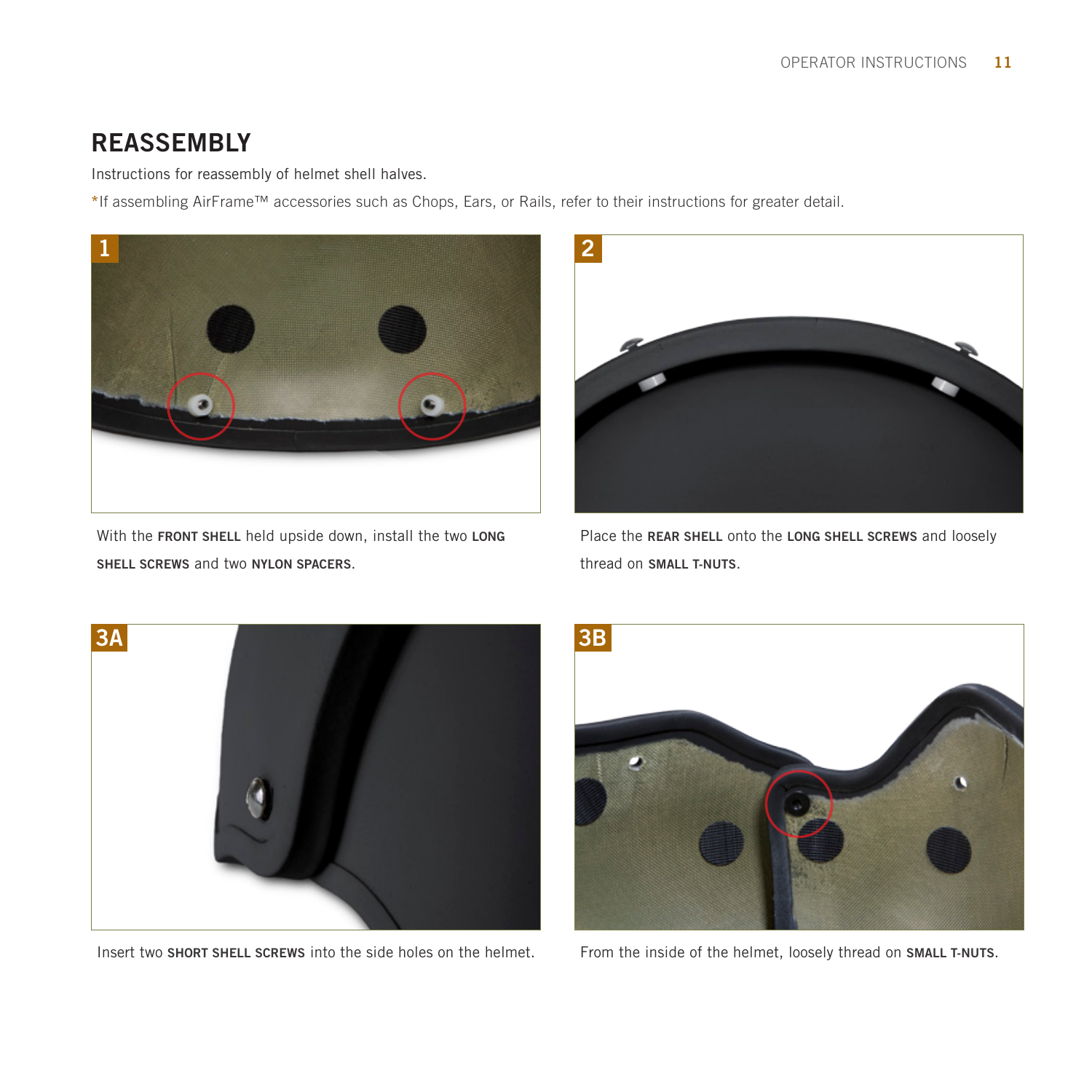| Table 1: Torque Values     |                     |  |  |  |
|----------------------------|---------------------|--|--|--|
| <b>Helmet Shell Screws</b> | 6 in. Lb. (.7 Nm)   |  |  |  |
| Strap Bolts                | 20 in. Lb. (2.3 Nm) |  |  |  |



- **4** Once all helmet SHELL SCREWS are installed, tighten by hand to torque values specified in Table 1.
- **5** Insert LARGE T-NUTS through plastic strap anchors and loosely thread STRAP BOLTS through the shell.
- **6** Once all **STRAP BOLTS** are installed. tighten one at a time to the torque value specified in Table 1. Ensure the strap anchors are positioned as shown in the images to the left.
- **7** Reinstall the helmet PADS, referring to the pad placement instructions (PG 5).

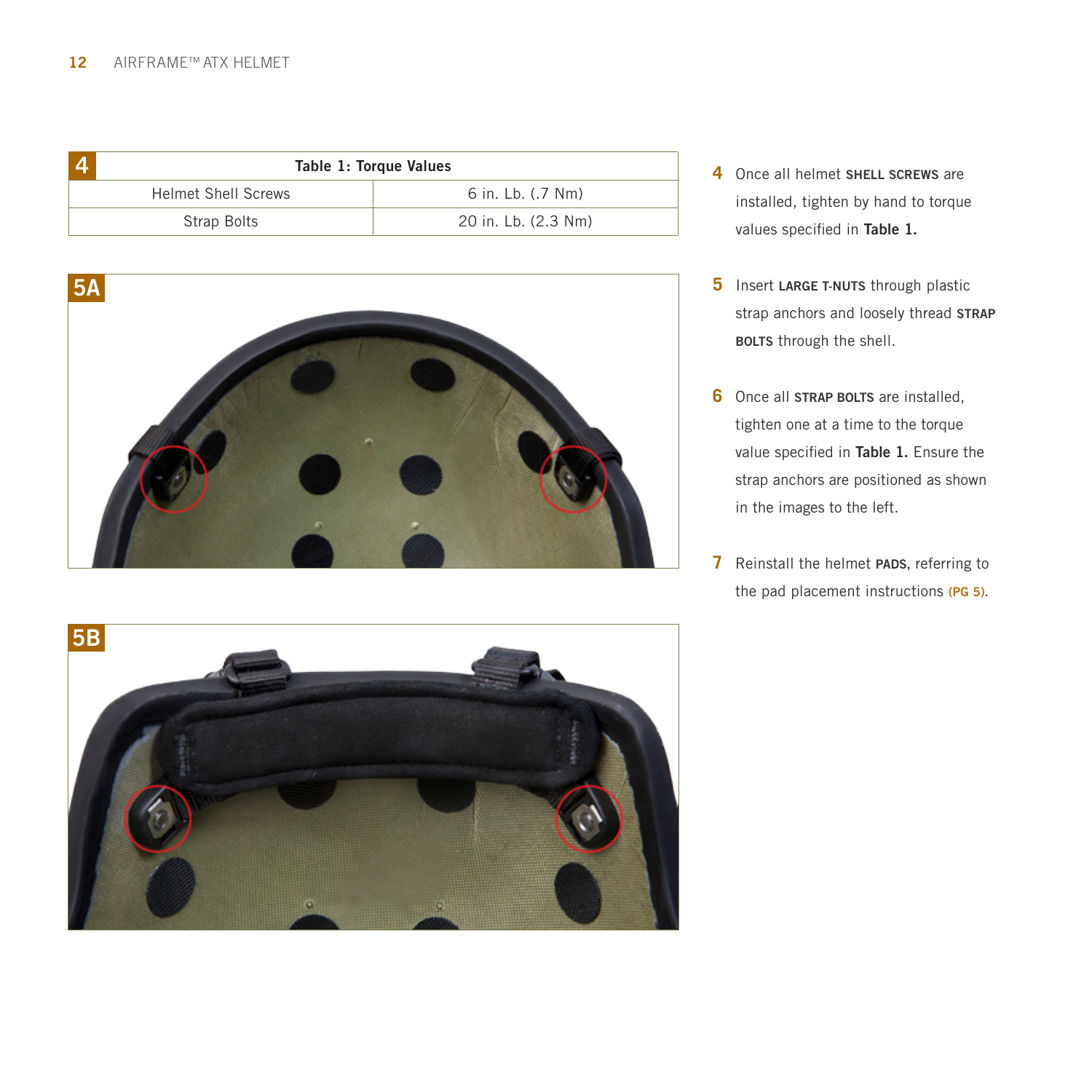# SERIAL NUMBERS

Front and rear helmet shells each have a unique serial number located on the inner shell surface. Write your helmet serial numbers below for future reference. Serial numbers should be included when contacting Crye Precision about issues with your helmet or for replacement parts.



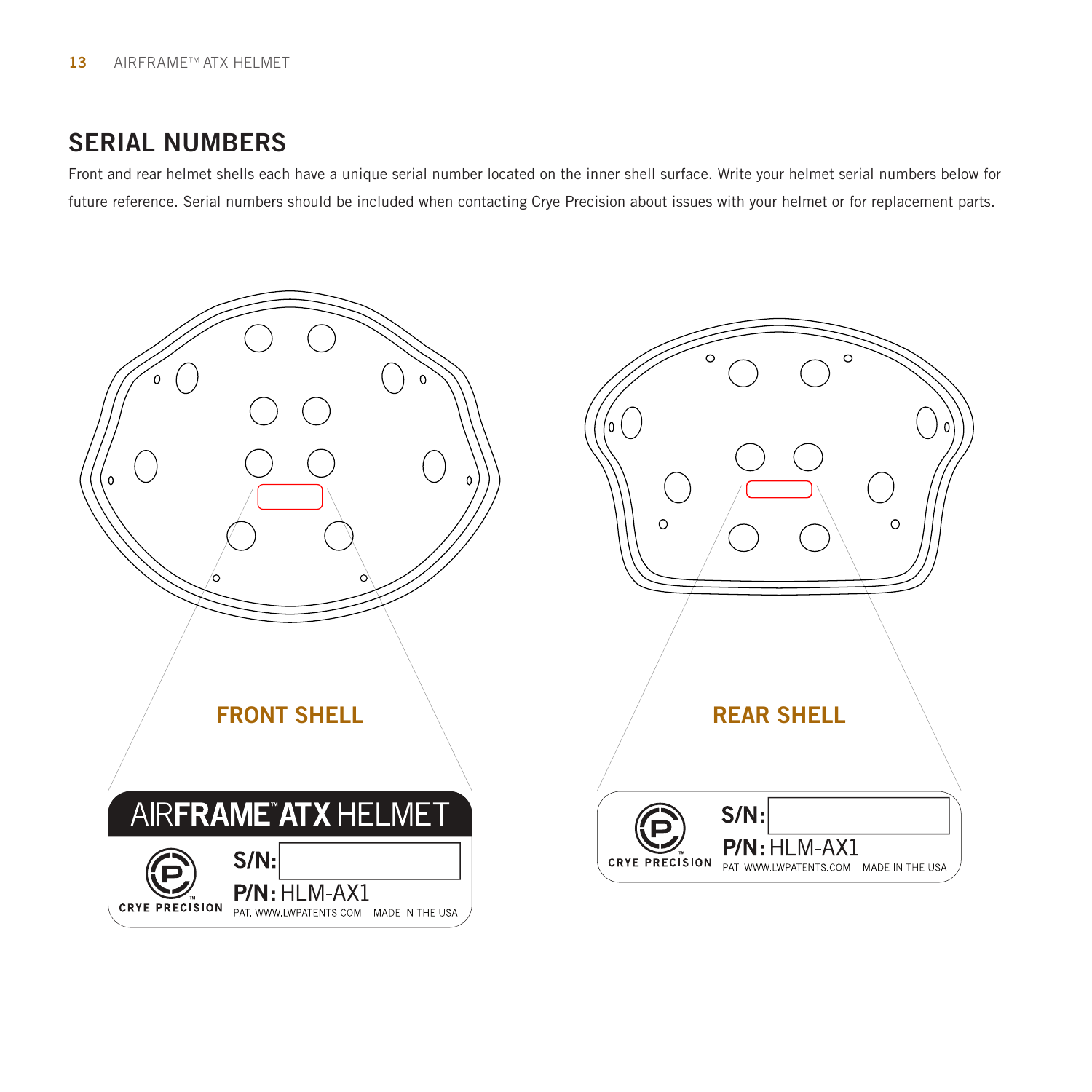| <b>NOTES</b> |  |  |  |
|--------------|--|--|--|
|              |  |  |  |
|              |  |  |  |
|              |  |  |  |
|              |  |  |  |
|              |  |  |  |
|              |  |  |  |
|              |  |  |  |
|              |  |  |  |
|              |  |  |  |
|              |  |  |  |
|              |  |  |  |
|              |  |  |  |
|              |  |  |  |
|              |  |  |  |
|              |  |  |  |
|              |  |  |  |
|              |  |  |  |
|              |  |  |  |

NOTES 14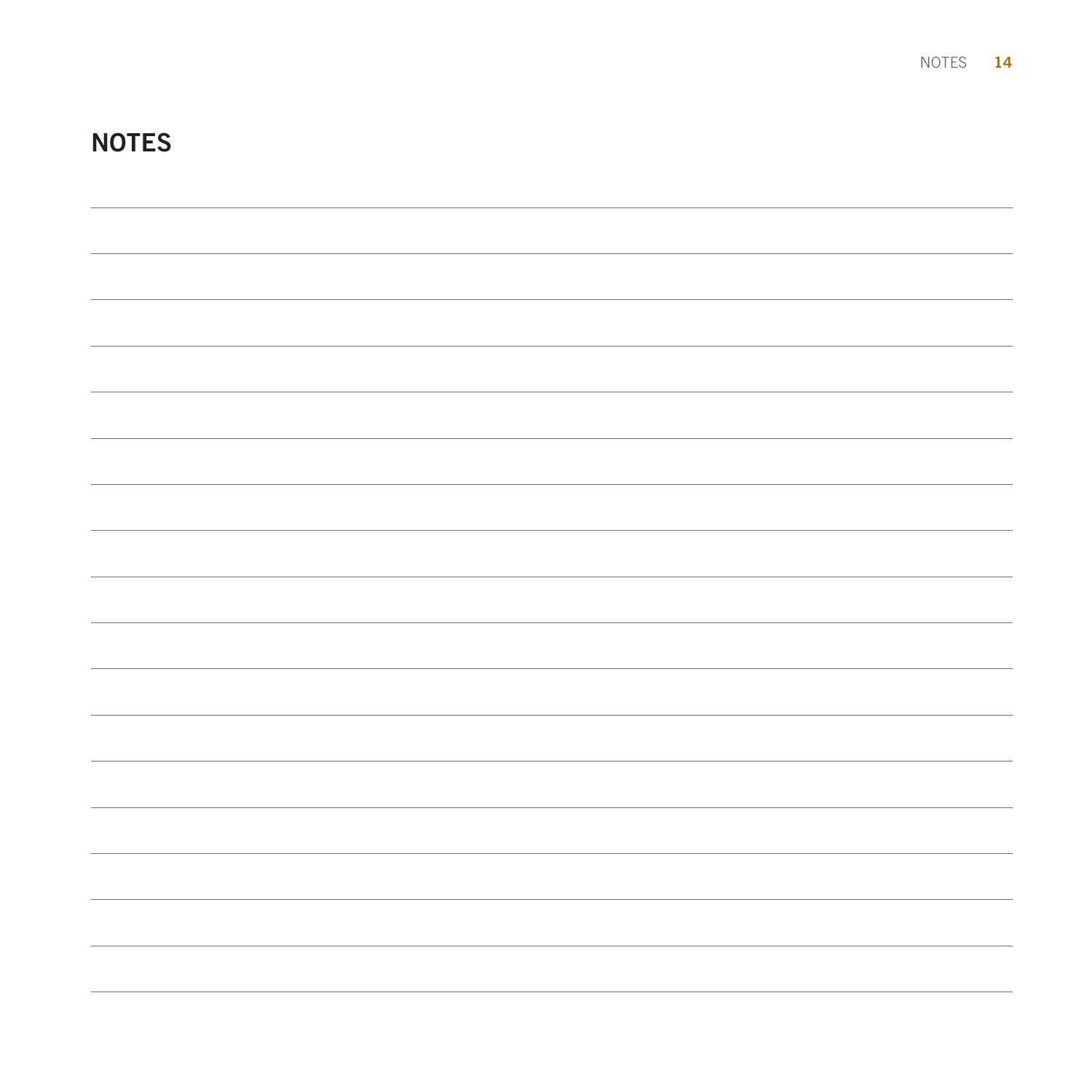# ABOUT US

Crye Precision designs and manufactures truly innovative equipment for America's fighting forces. We are proud and honored to serve our customers' needs. We spend as much time as we can with users, continuously incorporating their experience and feedback into the gear. We give them our full support and are indebted to them for their service and their sacrifice. We make uncompromising gear for uncompromising individuals. We work hard to provide smart, highperformance, long-wearing gear for people who demand the best. We make all of our gear in America from American materials. Every item is designed to help you perform better.

# WARRANTY

If a defect in materials or workmanship is found in any of our products, we will repair or replace it, free of charge, for the lifetime of the product. This excludes normal wear and tear. Be aware that the customer is responsible for any and all return shipping charges. This applies to the original purchaser and is nontransferable.

# BODY ARMOR

It is against Federal Law for a person convicted of a violent felony to purchase or possess body armor. In addition, various states also have laws restricting the purchase or possession of body armor by persons convicted of certain felonies, other crimes of violence, or drug crimes. By purchasing body armor, you acknowledge and certify that (i) you have no felony convictions, (ii) you have not been convicted of any other crime that would restrict your ability to purchase or possess body armor under any Federal or State law, (iii) you do not intend to use the body armor for any criminal purpose and (iv) you are over 18 years old. Crye Precision reserves the right, in its sole discretion, to refuse to sell body armor to any person. Additionally, the sale of body armor to residents of Connecticut is restricted to in-person sales, unless the sale is made to certain law enforcement or military personnel. We require that all orders of body armor be accompanied by a government issued photo identification.

# CONTACT INFO

Crye Precision LLC Brooklyn Navy Yard 63 Flushing Ave Unit 252 Brooklyn, NY 11205

Phone: 1.718.246.3838 Fax: 1.718.246.3833 sales@cryeprecision.com www.cryeprecision.com

# COPYRIGHT

© 2014 Crye Precision LLC. AirFrame™ and the 'CP' logo are trademarks of Crye Precision LLC.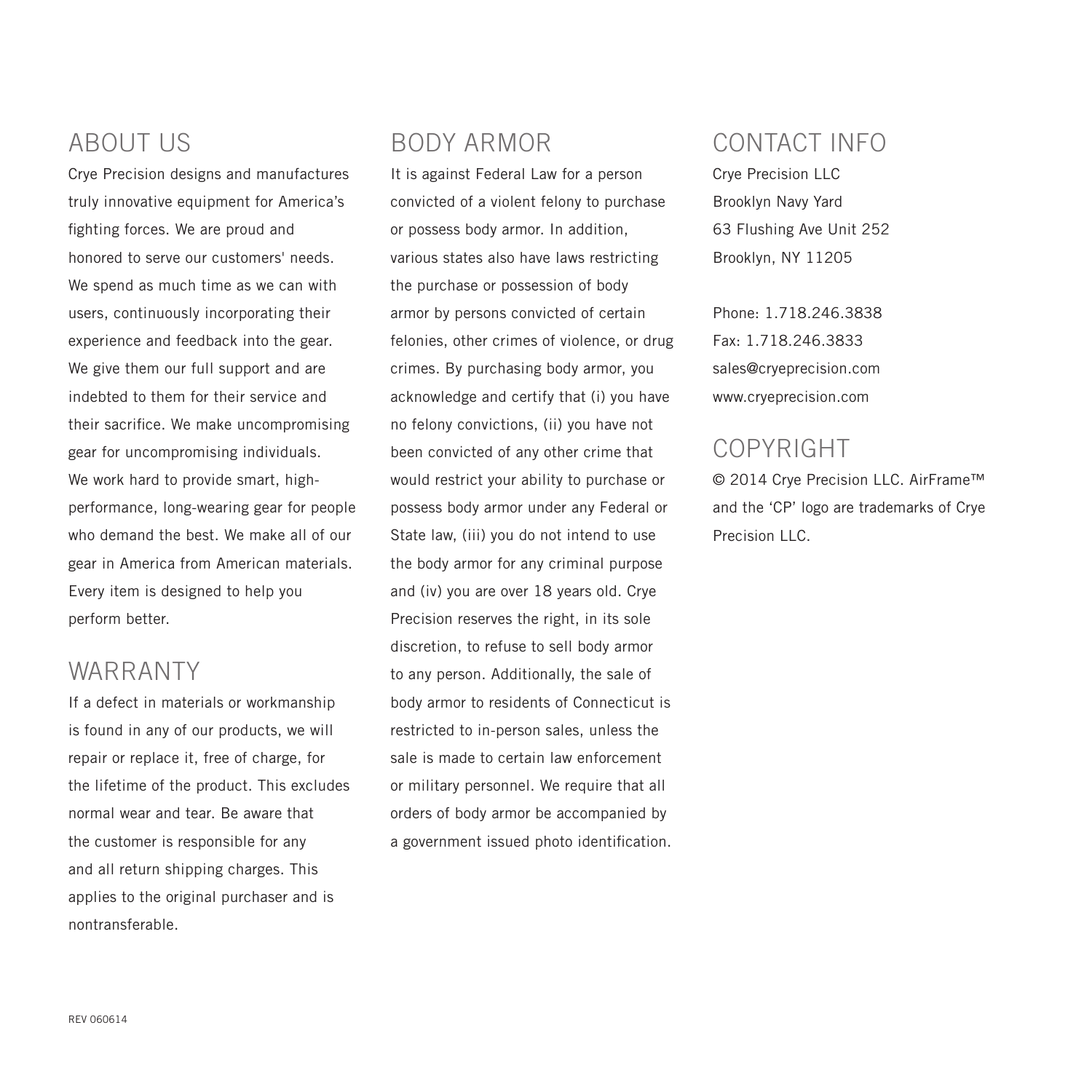# SERVING THOSE **WHO PROTECT** FREEDOM"